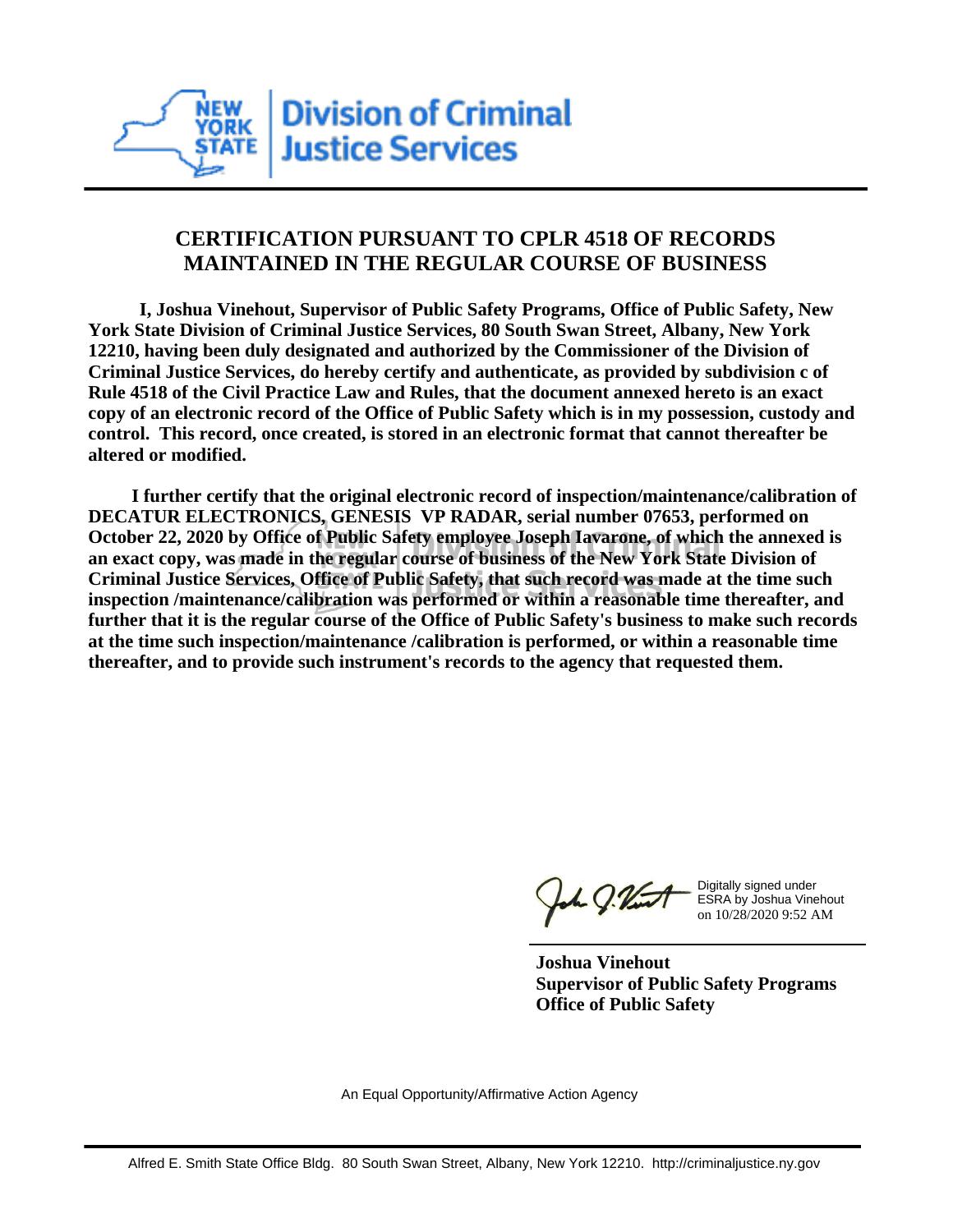## **RADAR RECORD OF INSPECTION / MAINTENANCE / CALIBRATION**

## **Name of Submitting Agency: Stony Point Town Police Department Manufacturer: DECATUR ELECTRONICS** Model: GENESIS VP<br>Date: October 22, 2020 Serial Number: 07653 **Date: October 22, 2020**

 **I hereby certify that DECATUR ELECTRONICS RADAR, model GENESIS VP, serial number 07653/ / N/A / / N/A, has been calibrated using standards whose accuracies are established by the National Bureau of Standards, or have been derived by the ratio type of self calibration techniques. Calibration has been effected by controlled tests performed on the date indicated above.**

| <b>Test No</b> | <b>Internal Standard</b>                   | <b>Test Result</b> |
|----------------|--------------------------------------------|--------------------|
|                | <b>PAS MPH</b>                             | <b>PAS MPH</b>     |
| <b>Test No</b> | <b>Certification Standard (Stationary)</b> | <b>Test Result</b> |
|                | 77 MPH                                     | 77 MPH             |
|                | 33 MPH<br><b>YORK</b>                      | 33 MPH             |
| <b>Test No</b> | <b>Certification Standard (Moving)</b>     | <b>Test Result</b> |
|                | N/A MPH                                    | N/A MPH            |
|                | N/A MPH                                    |                    |

**Turning Fork Certification / Date of Certification: October 22, 2020**

| <b>Serial Number</b> | <b>Frequency</b> | <b>Test Result</b> |
|----------------------|------------------|--------------------|
|                      | <b>47</b>        | 77 MPH             |

**The above stated tuning fork has been tested and found to oscillate at 5586 Hertz. It will cause a calibration signal of 77 MPH when used with a Doppler traffic radar operating at 24,150 Mhz.**

| <b>Serial Number</b> | Frequency | <b>Test Result</b> |
|----------------------|-----------|--------------------|
| 219946               | 2389 HZ   | 33 MPH             |

**The above stated tuning fork has been tested and found to oscillate at 2389 Hertz. It will cause a calibration signal of 33 MPH when used with a Doppler traffic radar operating at 24,150 Mhz.**

 **I further certify that the entries made in these records were made at the time that the inspection /maintenance/calibration of the above identified RADAR was performed, or within a reasonable time thereafter.**

 *page 1 of 2* 

Digitally signed under ESRA by Joseph Iavarone on 10/22/2020 12:30 PM

**Joseph Iavarone Highway Safety Equipment Technician Office of Public Safety**

**\_\_\_\_\_\_\_\_\_\_\_\_\_\_\_\_\_\_\_\_\_\_\_\_\_\_\_\_\_\_\_\_\_\_\_\_\_**